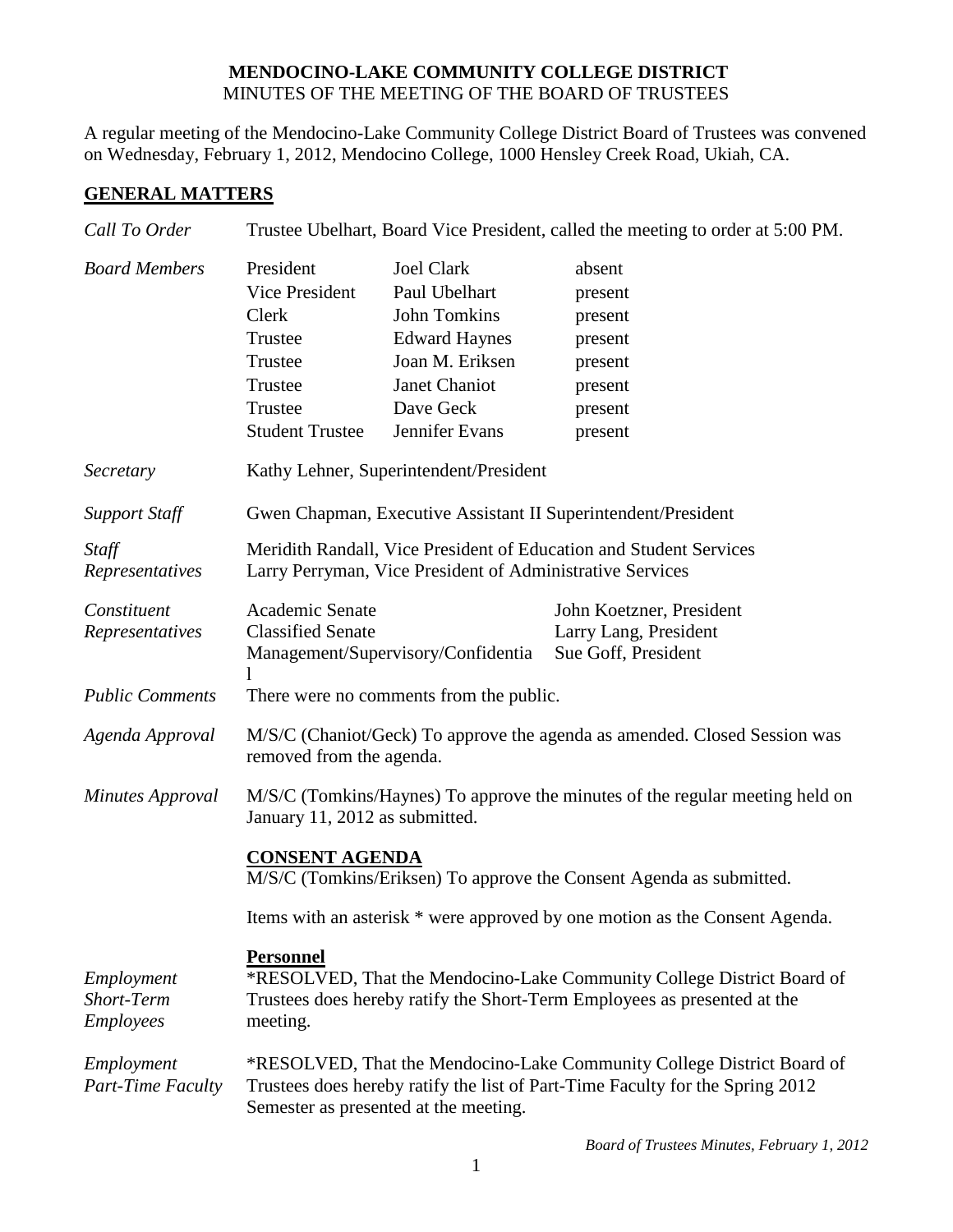| Volunteers                                          | *RESOLVED, That the Mendocino-Lake Community College District Board of<br>Trustees does hereby approve the list of volunteers as presented at the meeting.                                                                                                                                                                    |  |  |
|-----------------------------------------------------|-------------------------------------------------------------------------------------------------------------------------------------------------------------------------------------------------------------------------------------------------------------------------------------------------------------------------------|--|--|
| Resignation/<br>Retirement -<br>Classified          | *RESOLVED, That the Mendocino-Lake Community College District Board of<br>Trustees does hereby ratify the resignation of Leslie Humphrey effective<br>December 30, 2012.                                                                                                                                                      |  |  |
| Fiscal Report-<br>December 31,<br>2011              | <b>Other Items</b><br>*RESOLVED, That the Mendocino-Lake Community College District Board of<br>Trustees does hereby accept the fiscal report as submitted.                                                                                                                                                                   |  |  |
| Quarterly Fiscal<br><b>Status Report</b>            | *RESOLVED, That the Mendocino-Lake Community College District Board of<br>Trustees does hereby accept the quarterly fiscal status report as submitted.                                                                                                                                                                        |  |  |
| Donation of Solar<br>Equipment                      | *RESOLVED, That the Mendocino-Lake Community College District Board of<br>Trustees does hereby accept the donation of solar equipment from Gaia Energy<br>Systems.                                                                                                                                                            |  |  |
| Donation of<br>Automobile                           | RESOLVED, That the Mendocino-Lake Community College District Board of<br>Trustees does hereby accept the donation of a 2000 Honda Civic from Robert<br>Hamilton.                                                                                                                                                              |  |  |
| <b>Board Policy</b><br><b>Manual Revisions</b>      | <b>ACTION ITEMS</b><br>Superintendent/President Lehner commented on the time and work that has gone<br>into this policy and procedure regarding prevention of workplace violence. She<br>reminded the Board that the policy is presented for their review and approval but<br>the procedure is presented as information only. |  |  |
|                                                     | One Trustee questioned the wording in the last sentence in the first paragraph<br>regarding the reporting of criminal behavior.                                                                                                                                                                                               |  |  |
|                                                     | M/S/C (Tomkins/) RESOLVED, That the Mendocino-Lake Community College<br>District Board of Trustees does hereby approve new Policy 322 Prevention of<br>Workplace Violence as submitted and allowing for the Superintendent/President<br>to revise the wording in the last sentence of the first paragraph.                    |  |  |
|                                                     | There was no second and the motion failed. The Superintendent/President will<br>revise the wording and the policy will come to the next meeting for adoption.                                                                                                                                                                 |  |  |
| Library/Learning<br>Center - Change<br>Order No. 14 | M/S/C (Chaniot/Geck) RESOLVED, That the Mendocino-Lake Community<br>College District Board of Trustees does hereby ratify Change Order No. 14 for<br>the Library/Learning Center project to Midstate Construction in the amount of<br>\$45,691.                                                                               |  |  |
| Lake County<br>Center - Change<br>Order No. 2       | VP Perryman reminded the Board that an added cost on this job of around<br>\$100,000 will be offset by a savings of about \$300,000.                                                                                                                                                                                          |  |  |
|                                                     | M/S/C (Haynes/Chaniot) RESOLVED, That the Mendocino-Lake Community<br>College District Board of Trustees does hereby ratify Change Order No. 2 for<br>the Lake County Center project to Wright Contracting in the amount of<br>$<$ \$58,838.><br><b>INFORMATIONAL REPORTS</b>                                                 |  |  |